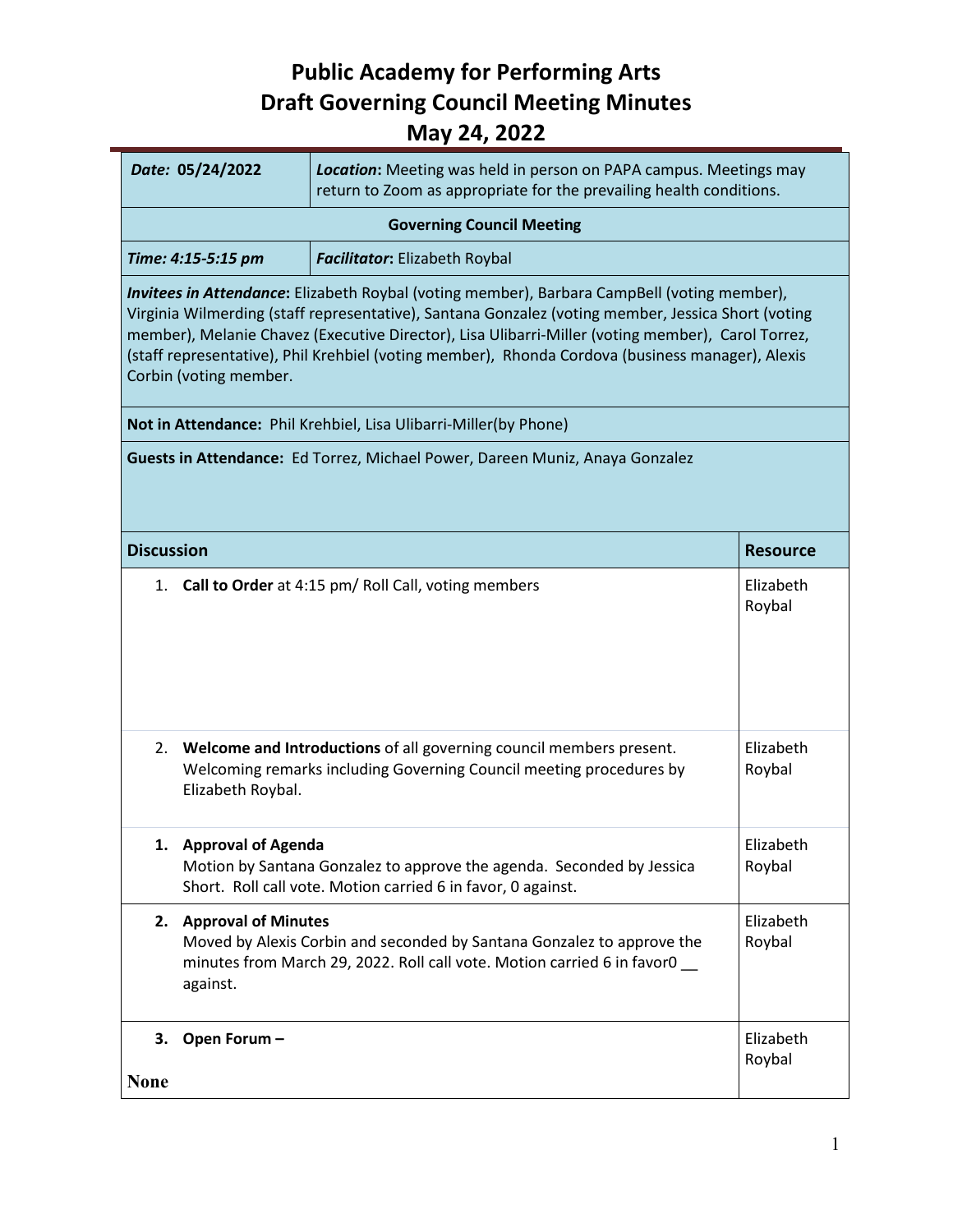|                                                                                                                                                            | 4. Finance committee report                                                                                                                                                                                                 | <b>Barb</b> |  |
|------------------------------------------------------------------------------------------------------------------------------------------------------------|-----------------------------------------------------------------------------------------------------------------------------------------------------------------------------------------------------------------------------|-------------|--|
|                                                                                                                                                            | Melanie Chavez, Barbara CampBell, and Rhonda Cordova met the morning<br>of May 24, 2022. Financial report and Budget summary were given to the                                                                              | CampBell    |  |
|                                                                                                                                                            | GC by Barb CampBell. She provided the council with a list of reports the                                                                                                                                                    |             |  |
|                                                                                                                                                            | finance committee is requesting. The 13 reports being regularly reviewed by                                                                                                                                                 |             |  |
|                                                                                                                                                            | the committee are as follows:                                                                                                                                                                                               |             |  |
|                                                                                                                                                            | For previous month:                                                                                                                                                                                                         |             |  |
|                                                                                                                                                            | <b>Bank Statement</b>                                                                                                                                                                                                       |             |  |
|                                                                                                                                                            | <b>Bank Reconciliation</b><br><b>Journal Entries</b><br>$\bullet$                                                                                                                                                           |             |  |
|                                                                                                                                                            | Balance Sheet Report (showing assets and liabilities for all accounts)<br>$\bullet$                                                                                                                                         |             |  |
|                                                                                                                                                            | Bank Account Register (showing all checks written)                                                                                                                                                                          |             |  |
|                                                                                                                                                            | Budget Summary of Funds Report (showing a summary of budgeted expenses<br>$\bullet$                                                                                                                                         |             |  |
|                                                                                                                                                            | versus actual, offset by encumbrances)                                                                                                                                                                                      |             |  |
|                                                                                                                                                            | Comparative Financial Statements - summary (revenues and expenses, all<br>$\bullet$<br>funds, last fiscal year, and current fiscal year)                                                                                    |             |  |
|                                                                                                                                                            | Comparative Financial Statements - detail (revenues and expenses, all funds,<br>$\bullet$                                                                                                                                   |             |  |
|                                                                                                                                                            | last fiscal year, and current fiscal year)                                                                                                                                                                                  |             |  |
|                                                                                                                                                            | Trial Balance Report (all transactions)<br>$\bullet$<br>Monthly Balance Forecast Report - summary (actual revenues and expenses<br>$\bullet$                                                                                |             |  |
|                                                                                                                                                            | by month compared to the budget)                                                                                                                                                                                            |             |  |
|                                                                                                                                                            | Account Balance Report - detailed (actual revenues and expenses, and<br>$\bullet$                                                                                                                                           |             |  |
|                                                                                                                                                            | encumbrances, compared to the budget)                                                                                                                                                                                       |             |  |
|                                                                                                                                                            | Budget Adjustment Request (BARS) History Report<br>$\bullet$                                                                                                                                                                |             |  |
|                                                                                                                                                            | Purchase Orders of \$5,000 or more, current fiscal year                                                                                                                                                                     |             |  |
|                                                                                                                                                            | No concerns were noted at this time. Budget summary indicates 67% of the                                                                                                                                                    |             |  |
|                                                                                                                                                            | budget expended so through end of April 2022                                                                                                                                                                                |             |  |
| Approval of the Finance Committee report motion made by Jessica Short second<br>Roll Call vote, motion carried, 6 in favor 0 against.<br>by Alexis Corbin. |                                                                                                                                                                                                                             |             |  |
|                                                                                                                                                            | BARS : Presented to the GC by Rhonda Cordova. Approval of the BAR 001-<br>047-2122-0031-D and BAR 001-047-2122-0032-T. Motion Barbara CampBell<br>second, Alexis Corbin Roll Call Vote motion carried 6 in favor 0 against. |             |  |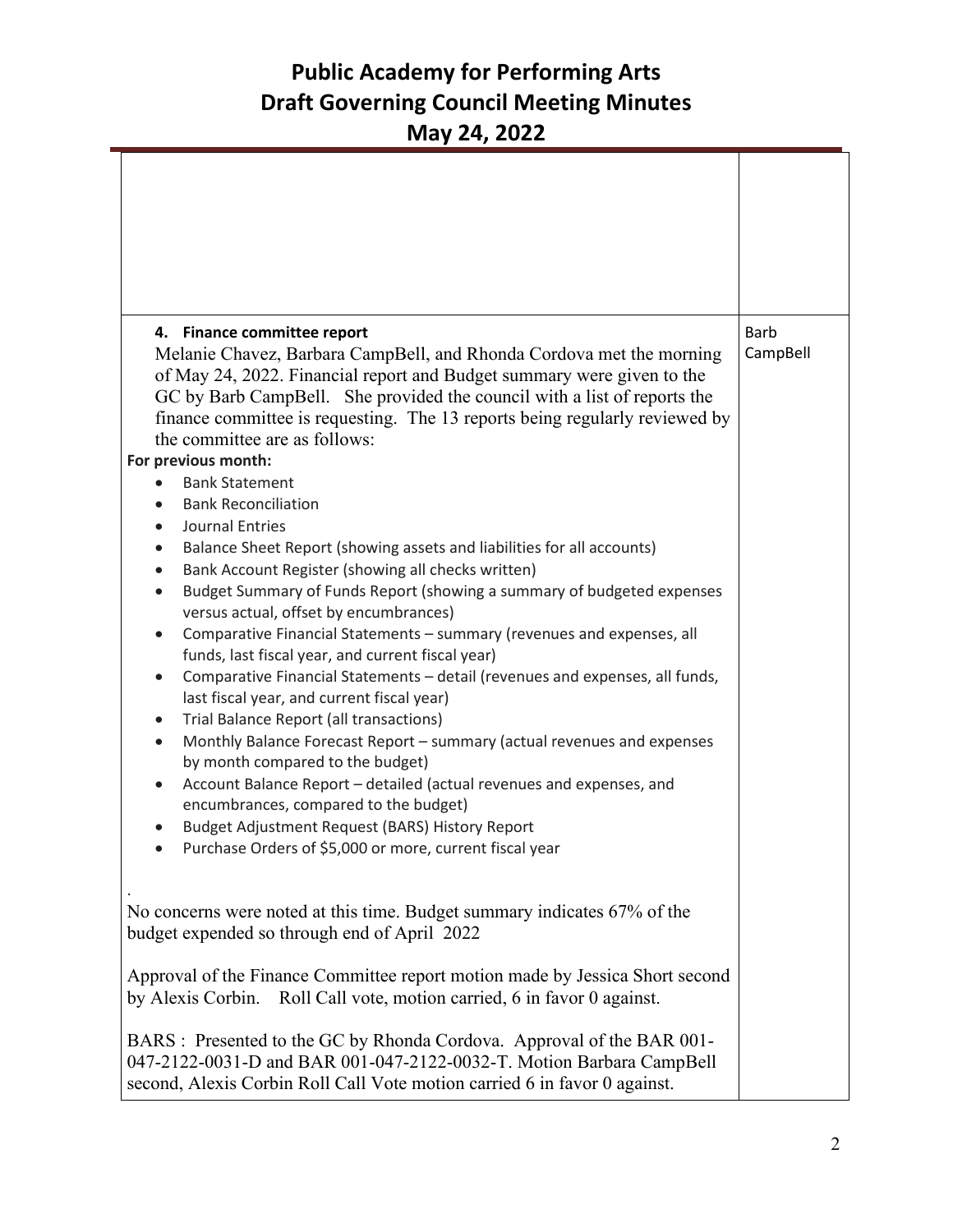| Purchase orders over 5000— no new PO in April<br>GC Voted to Approve the modification of the Education Assistant Schedule.<br>Alexis Corbin moved, Jessica Short seconded, roll call vote motion carried 6 to<br>$\theta$ |                                                                                                                                                                                                                        |            |
|---------------------------------------------------------------------------------------------------------------------------------------------------------------------------------------------------------------------------|------------------------------------------------------------------------------------------------------------------------------------------------------------------------------------------------------------------------|------------|
| 5.                                                                                                                                                                                                                        | <b>Executive Director report</b>                                                                                                                                                                                       | Melanie    |
|                                                                                                                                                                                                                           | Report sent to all members. Attached to minutes                                                                                                                                                                        |            |
| 6.                                                                                                                                                                                                                        | <b>Organizational business</b>                                                                                                                                                                                         | Liz Roybal |
|                                                                                                                                                                                                                           | i. Nominating committee set for New GC members for the<br>open positions 2022-23 school year                                                                                                                           |            |
| 7.                                                                                                                                                                                                                        | Next meeting will be 6/28/22 at 4:15.                                                                                                                                                                                  |            |
|                                                                                                                                                                                                                           | <b>Committee updates:</b><br>Audit Committee: Phil Krehbiel (chair), Melanie Dunn-Chavez, Rhonda<br>Cordova, Ruby Arispe, Jessica Short<br>Finance Committee: Phil Krehbiel (chair), Rhonda Cordova, Barbara CampBell, |            |
|                                                                                                                                                                                                                           | Melanie Dunn-Chavez,                                                                                                                                                                                                   |            |
|                                                                                                                                                                                                                           | Long-range Planning: Lisa Ulibarri-Miller (chair), Melanie Dunn-Chavez, Naomi<br>Montoya, Santana Gonzales, Ginny Wilmerding                                                                                           |            |